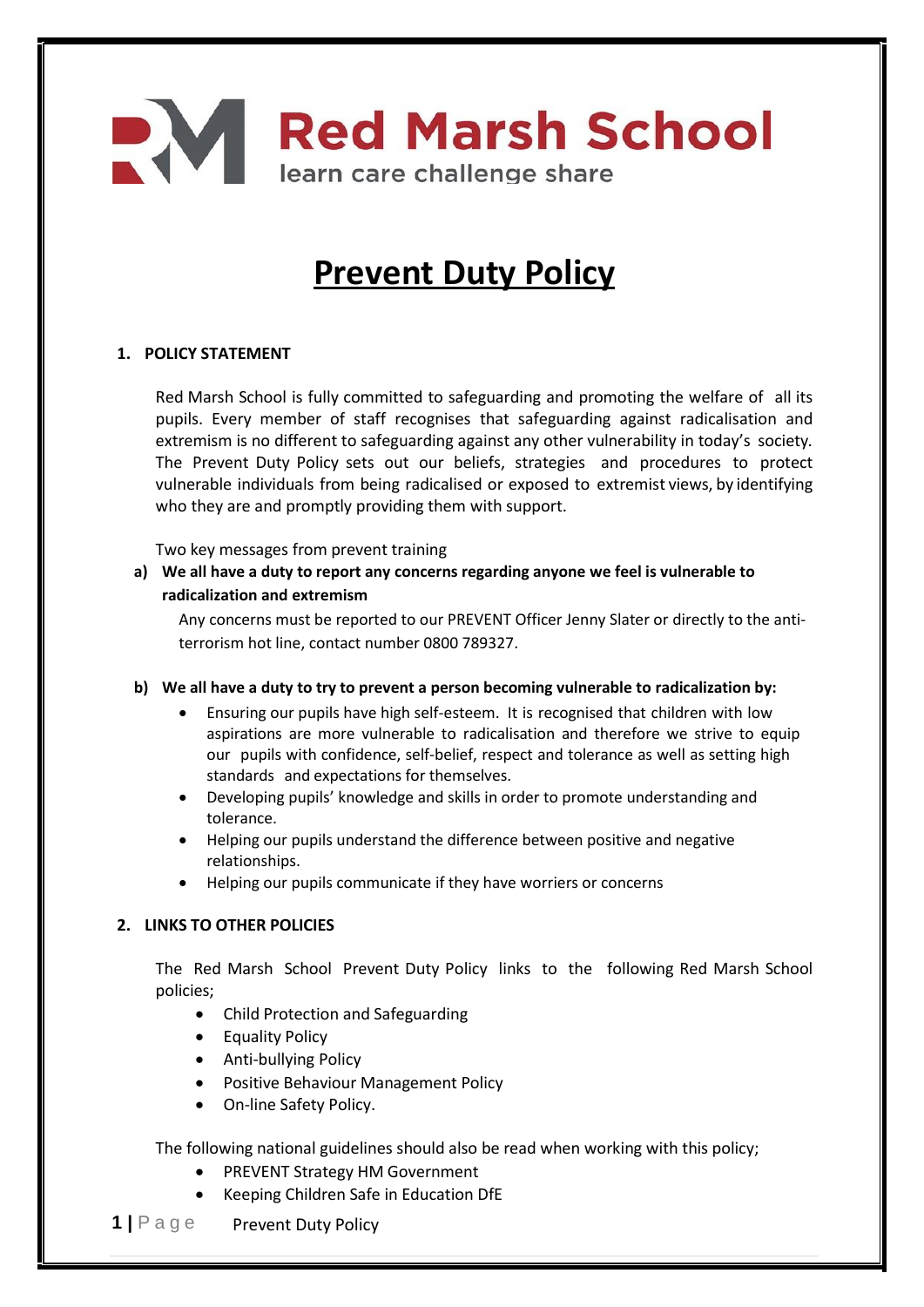Working Together to Safeguard Children

# **3. AIMS AND PRINCIPLES**

- 3.1 The Red Marsh School Prevent Duty Policy is intended to provide a framework for dealing with issues relating to vulnerability, radicalisation and exposure to extreme views. We recognise that we are well placed to be able to identify safeguarding issues and this policy clearly sets out how the school will deal with such incidents and identifies how the curriculum and ethos underpins our actions.
- 3.2 The objectives are that:
	- All governors, teachers, teaching assistants and non-teaching staff will have an understanding of what radicalisation and extremism are is and why we need to be vigilant in school.
	- All governors, teachers, teaching assistants and non-teaching staff will know what the school policy is on tackling extremism and radicalisation and will follow the policy guidance swiftly when issues arise.
	- All pupils will build resilience against radicalization and extremism and know what to do if they experience them.
	- All parents/carers will know that the school has policies in place to keep pupils safe from harm and that the school regularly reviews its systems to ensure they are appropriate and effective.
- 3.3 The main aims of this policy are to ensure that staff are fully engaged in being vigilant about radicalisation; that they overcome professional disbelief that such issues will not happen here and ensure that we work alongside other professional bodies and agencies to ensure that our pupils are safe from harm.

# **4. DEFINTIONS AND INDICATORS**

- 4.1 Radicalisation is defined as the act or process of making a person more radical or favouring of extreme or fundamental changes in political, economic or social conditions, institutions or habits of the mind.
- 4.2 Extremism is defined as the holding of extreme political or religious views.
- 4.3 There are a number of behaviours which may indicate a child is at risk of being radicalised or exposed to extreme views. These include;
	- Low self esteem
	- Spending increasing time in the company of other suspected extremists.
	- Changing their style of dress or personal appearance to accord with the group.
	- Day-to-day behaviour becoming increasingly centred on an extremist ideology, group or cause.
	- Loss of interest in other friends and activities not associated with the extremist ideology, group or cause.
	- Possession of materials or symbols associated with an extremist cause.
	- Attempts to recruit others to the group/cause.
	- Communications with others that suggests identification with a group, cause or ideology.
- **2** | P a g e Prevent Duty Policy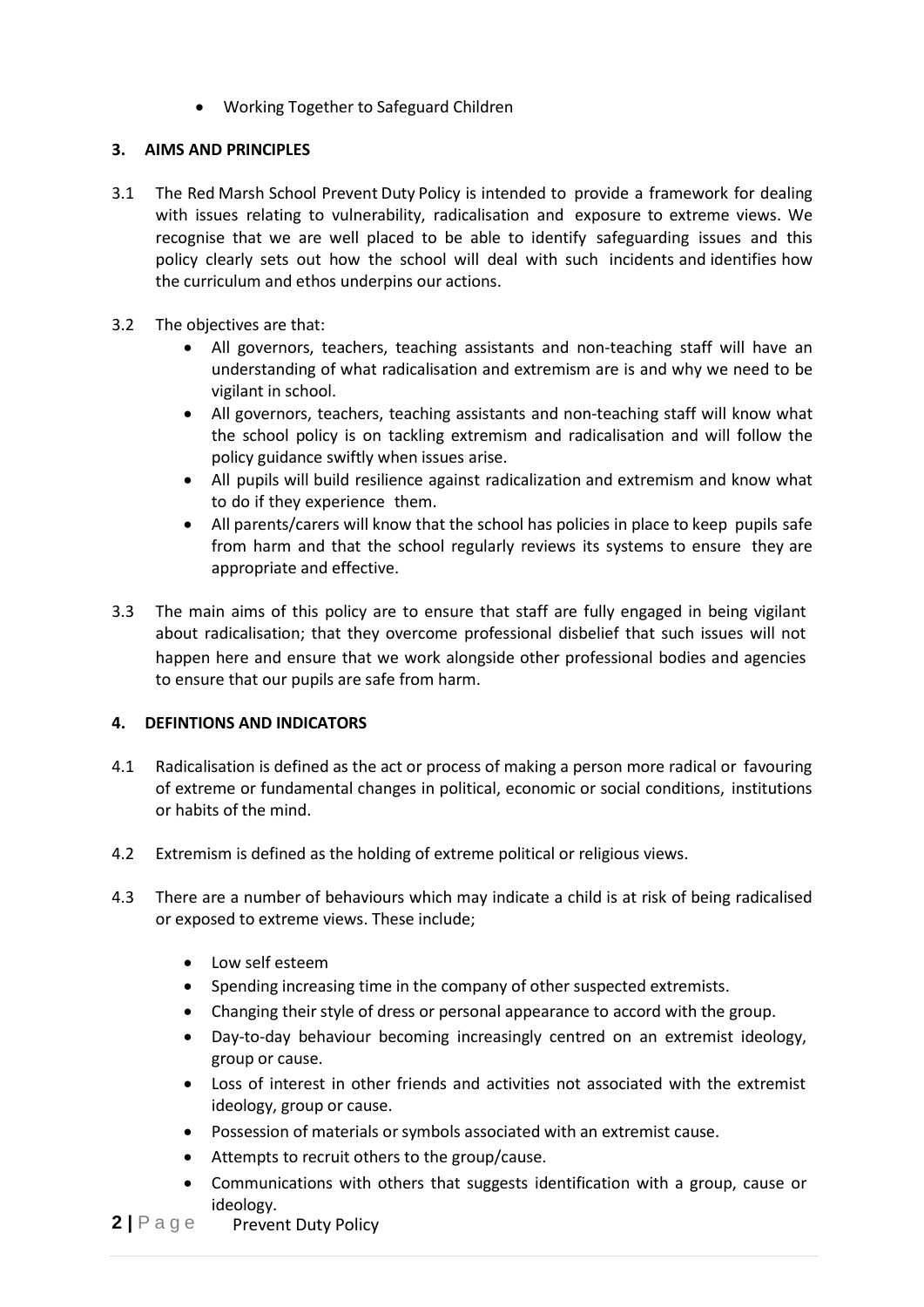- Using insulting to derogatory names for another group.
- Increase in prejudice-related incidents committed by that person these may include;
	- o physical or verbal assault
	- o provocative behaviour
	- o damage to property
	- o derogatory name calling
	- o possession of prejudice-related materials
	- o prejudice related ridicule or name calling
	- o inappropriate forms of address
	- o refusal to co-operate
	- o attempts to recruit to prejudice-related organisations
	- o condoning or supporting violence towards others.
- **5.** Ways in which our school tries to prevent radicalisation and extremism
	- a) Inclusion programme for all pupils
	- b) PSHCE Curriculum
	- c) International schools, the school holds an international award
	- d) Friendship and anti-bullying week
	- e) An ethos of inclusion
	- f) A commitment of free speech for example through School Council, Individual Communication Programs
	- g) Multi Faith RE Teaching
	- h) Assemblies
	- i) Global Awareness Week
	- j) Curriculum Areas i.e. Geography and MFL
	- k) Wide range of strategies to raise confidence, resilience and self-esteem star of the week, positive behavior management strategies, personalized targets
	- l) Programme to develop thinking skills (encouraging young people to communicate and develop own views)
	- m) E-safety across school
	- n) Ethos where we would challenge extremism views
	- o) Individual PSD targets set to address any issues, e.g. forming positive relationship with others
	- p) Outstanding SMSC provision
	- q) SEAL
	- r) Ensuring pupils practice skills that promote understanding and tolerance for example communication, sharing and group work

## **6. PROCEDURES FOR REFERRALS**

- 6.1 Although serious incidents involving radicalisation have not occurred at Red Marsh School to date, it is important for us to be constantly vigilant and remain fully informed about the issues which affect the local area, city and society in which we teach. Staff are reminded to suspend any 'professional disbelief' that instances of radicalisation 'could not happen here' and to be 'professionally inquisitive' where concerns arise, referring any concerns through the appropriate channels.
- 6.2 We believe that it is possible to intervene to protect people who are vulnerable. **Early intervention is vital** and staff must be aware of the established processes for front line professionals to refer concerns about individuals and/or groups. We must have the